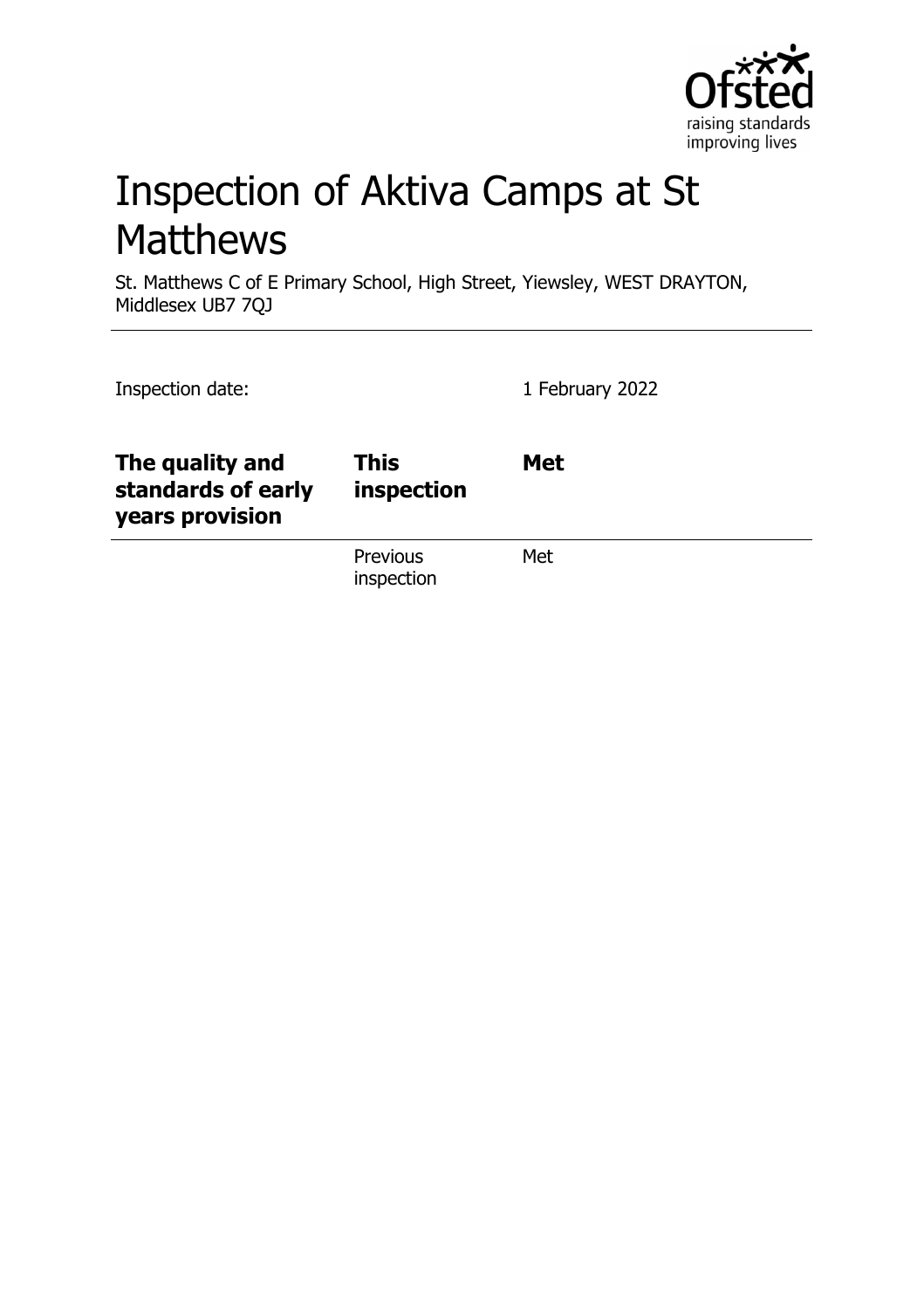

# **What is it like to attend this early years setting?**

#### **This provision meets requirements**

Children enjoy a wide variety of activities at this welcoming club. They are safely collected from their classrooms by the staff and arrive smiling and happy. Children confidently make choices, such as if they want to have a snack or do an activity first. They know that the staff listen to and value their opinions. This adds to their sense of belonging in the club. Children develop warm and friendly relationships with staff, which helps them to feel safe and secure. They respond positively to the staff's high expectations and their behaviour is consistently good.

Children of different ages get on exceptionally well at the club. They form firm friendships and enjoy each other's company. Children talk happily together as they take part in games and activities. They are highly creative and keen to explore their own ideas. For example, during art activities, children design and make their own unique pictures. They demonstrate excitement as they create different colours by mixing paints. Children use their imaginations and add interesting features, such as handprints to represent the sun's rays. They encourage each other and make positive comments about their paintings. This supports children's confidence and self-esteem.

## **What does the early years setting do well and what does it need to do better?**

- $\blacksquare$  Staff are positive and enthusiastic about their work with the children. They say that they thoroughly enjoy working at the club. Staff receive regular supervision and training to help them fulfil their roles and responsibilities. They say they are well supported by senior managers, who visit regularly and are 'always at the end of the phone'. This helps them to maintain a high quality of practice.
- $\blacksquare$  Children are keen to share their views about the club. They describe staff as 'kind and responsible'. They talk enthusiastically about their favourite activities and say they like being with their friends.
- $\blacksquare$  Staff use the children's ideas and interests to help them plan the activities. For instance, children are interested in creating models of rockets. In response, staff provide a range of materials that children can use to explore their ideas. This ensures that children are consistently involved and engaged at the club.
- $\blacksquare$  Children demonstrate very positive attitudes as they play and learn. They proudly demonstrate their mathematics knowledge as they measure ingredients to make play dough. They practise physical skills as they spoon out flour, pour water and then mix these together. Children display imagination as they form the dough into the shapes of their favourite foods. They show interest in each other's ideas as they talk happily together.
- $\blacksquare$  Children welcome opportunities to solve problems. For instance, when children are not happy with the texture of their play dough, staff give them the task of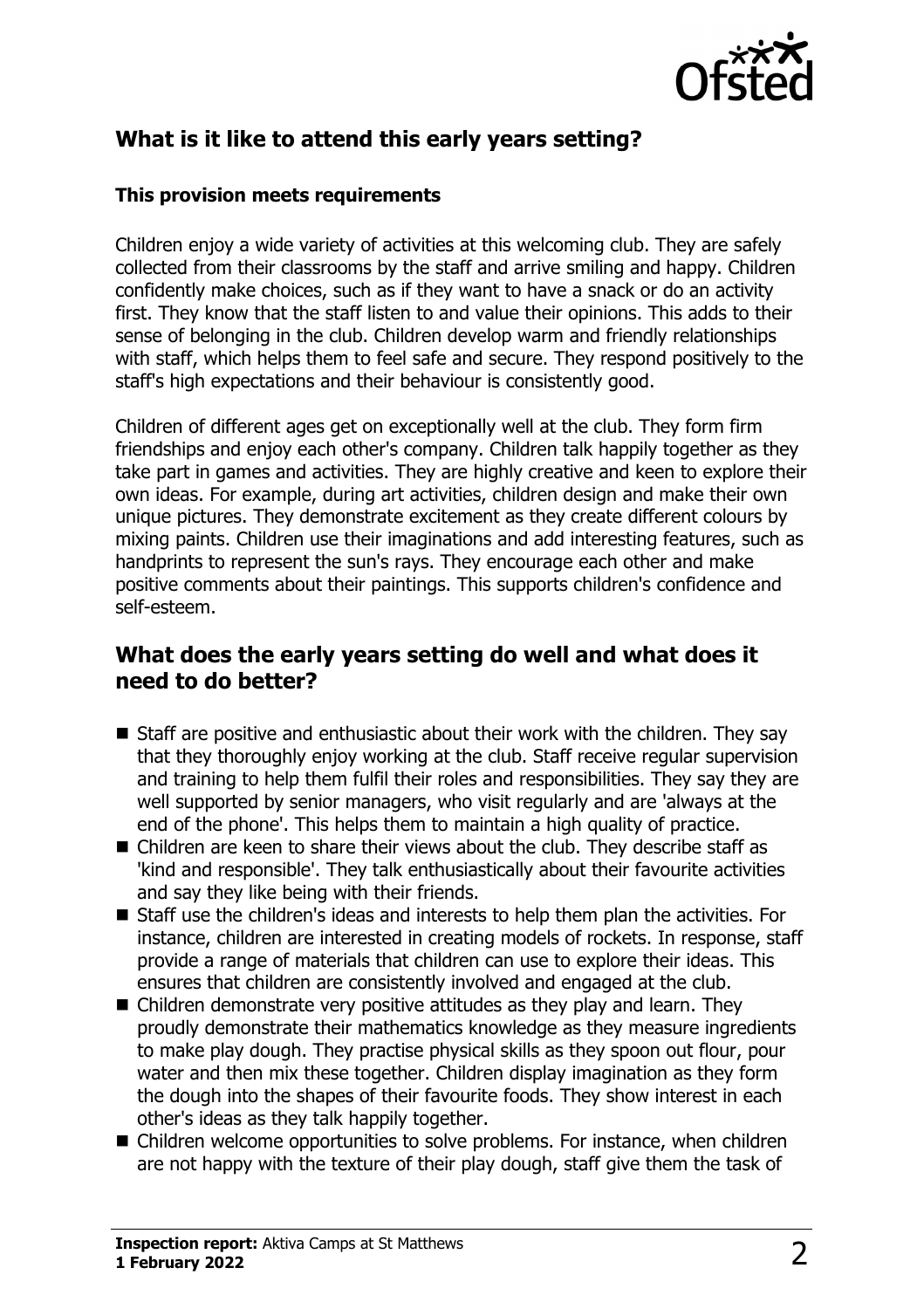

improving it. Children enjoy this challenge and experiment by adding more flour and salt. They help each other and share ideas to resolve the issue.

- Staff encourage the children to be fit and active. Some children are less keen on outdoor play. Therefore, staff provide games and activities that they know will appeal to them. They encourage the children by saying they will join in with the games. This motivates the children to have a go.
- Children show kindness and respect for others. They listen to each other's views and opinions. This often leads to lively discussions, such as whether only girls like the colour pink. Staff support these conversations and help children to rethink preconceived ideas and stereotypes. This helps to create an inclusive environment, where everyone feels welcomed.
- $\blacksquare$  Parents speak very highly of the club. They say the staff are friendly and helpful. Parents comment that their children are well looked after. They are pleased to have a safe and nurturing place where their children can play happily after school.

# **Safeguarding**

The arrangements for safeguarding are effective.

Staff demonstrate a secure understanding of safeguarding issues. This includes wider issues, such as the risks children may face from online abuse or radicalisation. Staff know how to identify signs of abuse and neglect, such as physical marks and changes in children's behaviour. They know the procedures to follow if they become concerned about a child's welfare or the behaviour of an adult working with children. Staff understand how to assess risks, so that children play in a safe and secure environment. The provider carries out robust checks on staff, to ensure they are suitable to work with children.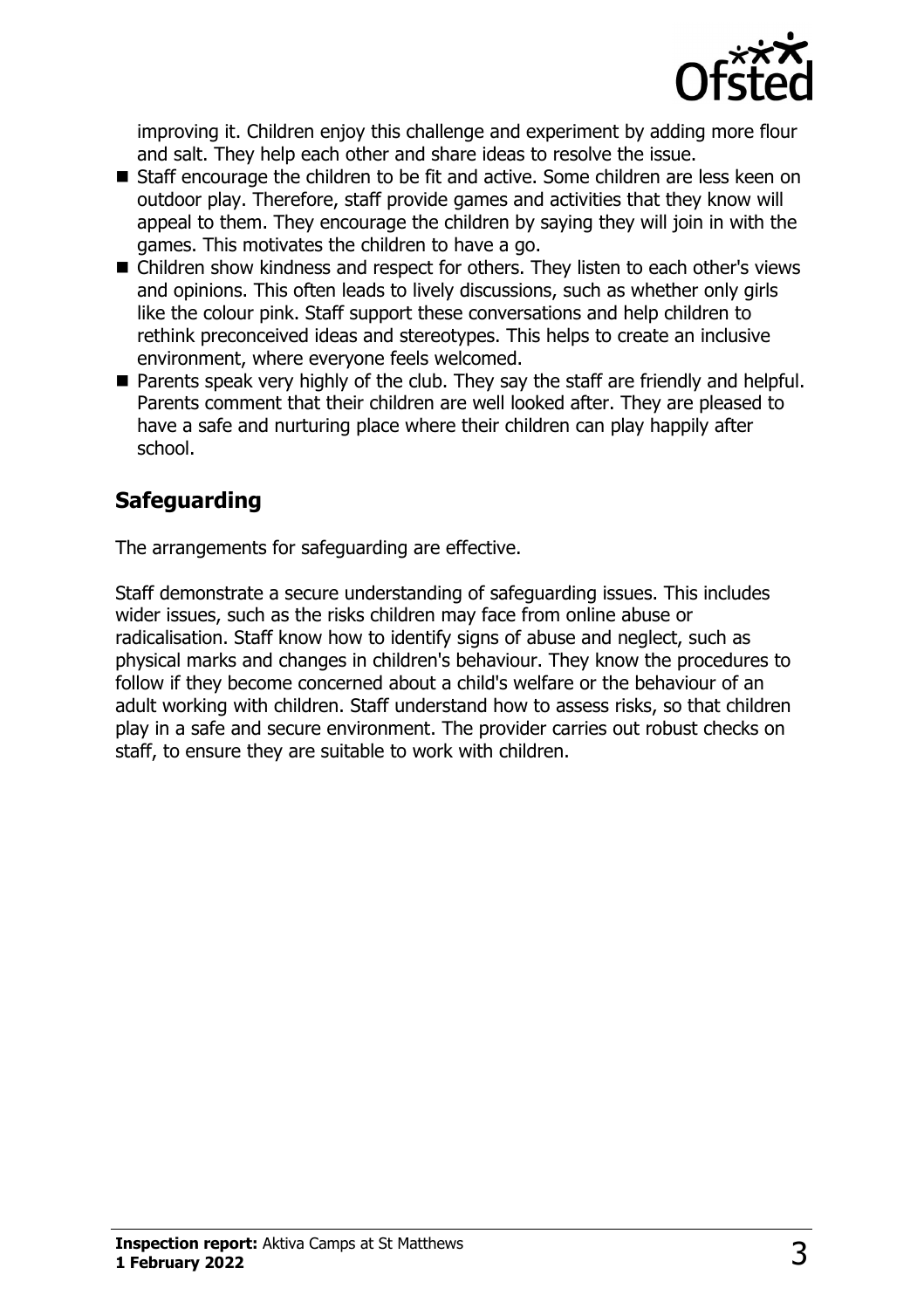

| <b>Setting details</b>                         |                                                                                      |
|------------------------------------------------|--------------------------------------------------------------------------------------|
| Unique reference number                        | EY474791                                                                             |
| <b>Local authority</b>                         | Hillingdon                                                                           |
| <b>Inspection number</b>                       | 10143283                                                                             |
| <b>Type of provision</b>                       | Childcare on non-domestic premises                                                   |
| <b>Registers</b>                               | Early Years Register, Compulsory Childcare<br>Register, Voluntary Childcare Register |
| Day care type                                  | Out-of-school day care                                                               |
| Age range of children at time of<br>inspection | 4 to 11                                                                              |
| <b>Total number of places</b>                  | 24                                                                                   |
| Number of children on roll                     | 10                                                                                   |
| Name of registered person                      | Aktiva Camps Limited                                                                 |
| Registered person unique<br>reference number   | RP901383                                                                             |
| <b>Telephone number</b>                        | 02035518909                                                                          |
| Date of previous inspection                    | 24 September 2014                                                                    |

## **Information about this early years setting**

Aktiva Camps at St Matthews school registered in 2014. It is situated in West Drayton, in the London Borough of Hillingdon. The after-school club operates from within the school premises. The club provides care for children from the end of the school day until 6pm, during school term times. The provider employs three staff to work at the club. Two of the staff are qualified at level 3.

## **Information about this inspection**

#### **Inspector**

Sarah Crawford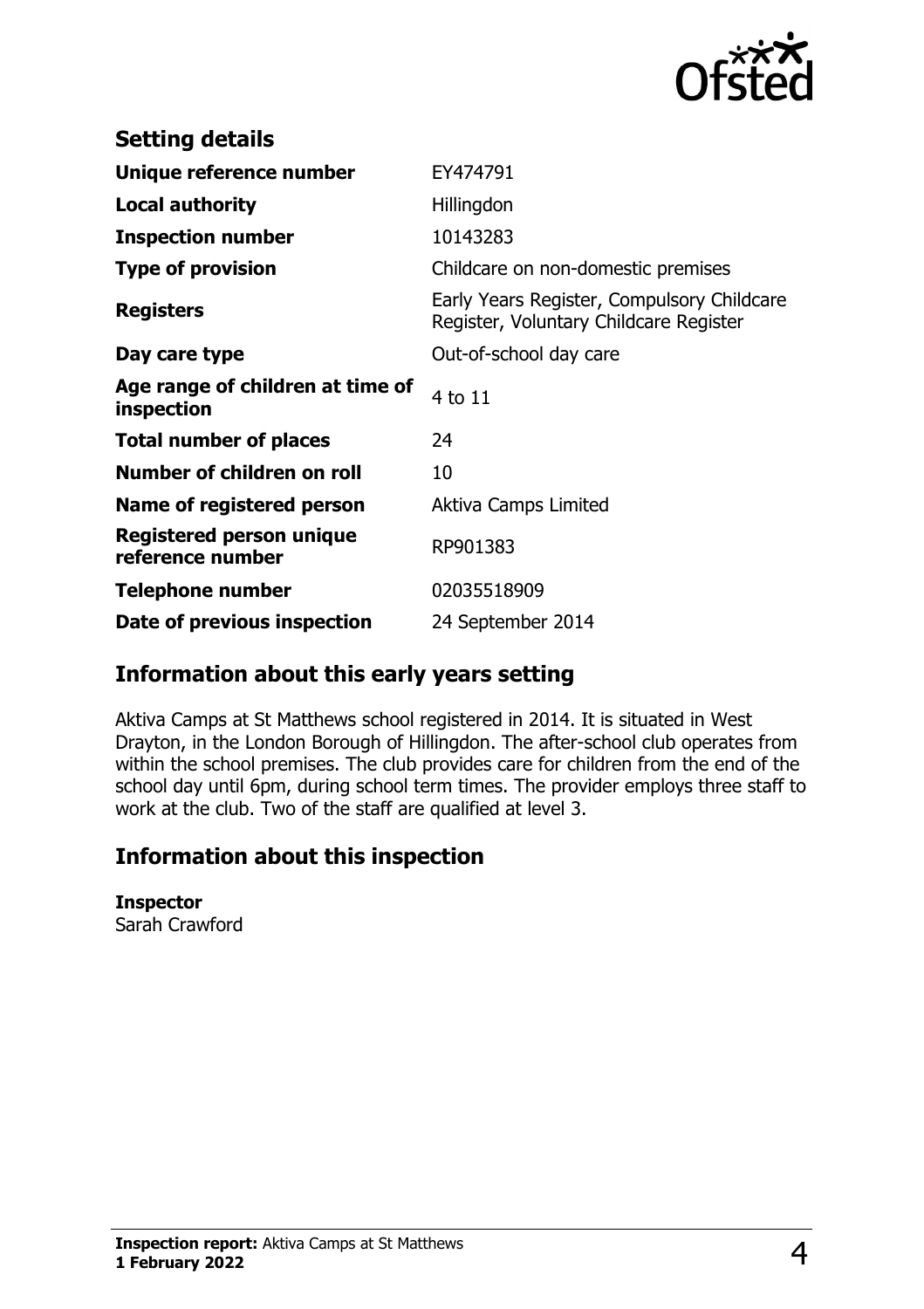

### **Inspection activities**

- $\blacksquare$  This was the first inspection the provider has received, since the COVID-19 pandemic began. The inspector discussed the impact of the pandemic with managers and has taken this into account in her evaluation of the setting.
- $\blacksquare$  The managers showed the inspector around the premises, they discussed how the club is organised and the experiences they provide for children.
- Parents, staff and children shared their views with the inspector at appropriate times during the inspection.
- $\blacksquare$  The inspector discussed issues, such as the recruitment, training and support for staff with the managers.
- $\blacksquare$  The inspector looked at some of the club's documents including safeguarding policies, staff suitability checks and paediatric first-aid certificates.

We carried out this inspection under sections 49 and 50 of the Childcare Act 2006 on the quality and standards of provision that is registered on the Early Years Register. The registered person must ensure that this provision complies with the statutory framework for children's learning, development and care, known as the early years foundation stage.

If you are not happy with the inspection or the report, you can [complain to Ofsted](http://www.gov.uk/complain-ofsted-report).